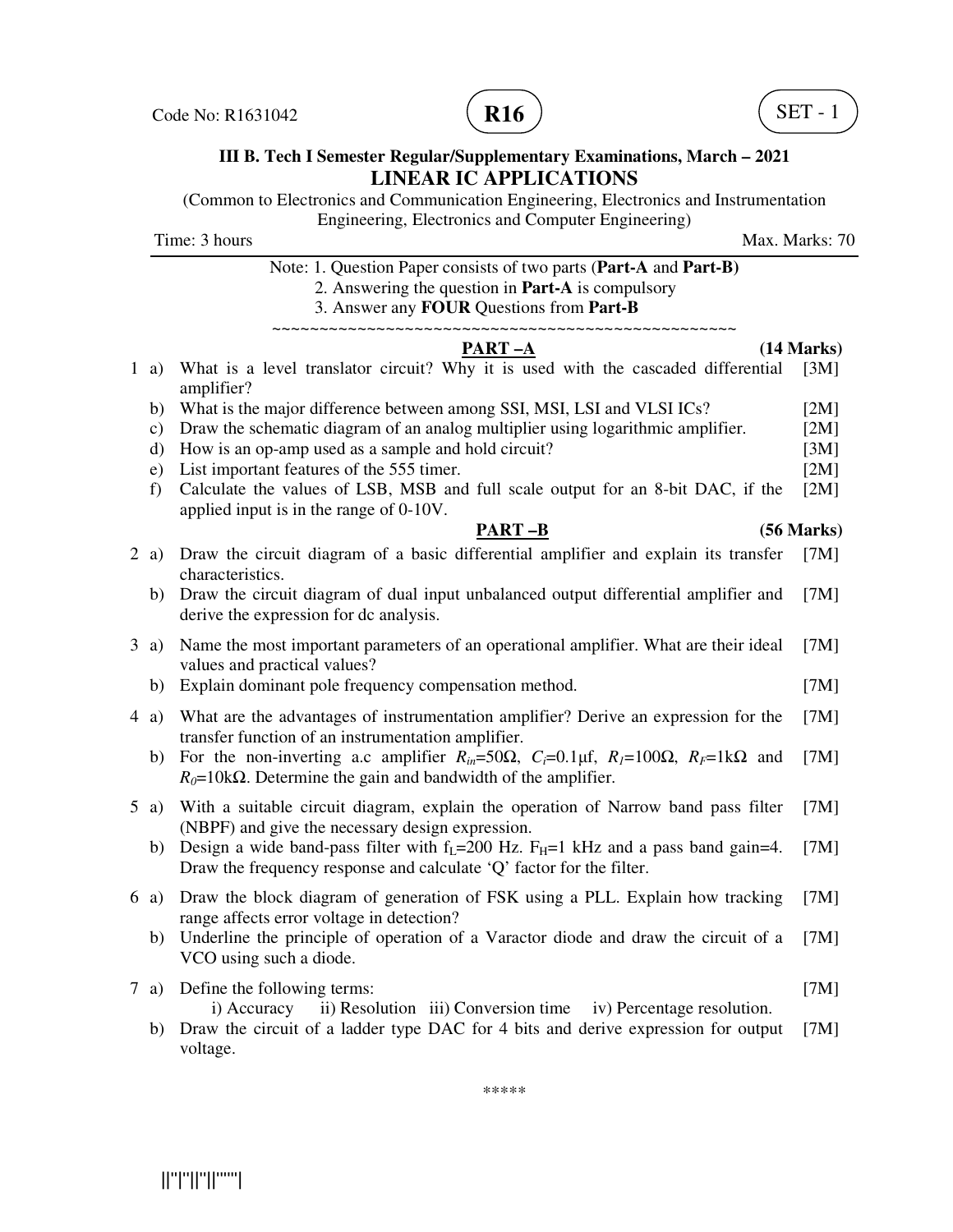

(Common to Electronics and Communication Engineering, Electronics and Instrumentation Engineering, Electronics and Computer Engineering)

Time: 3 hours Max. Marks: 70

Note: 1. Question Paper consists of two parts (**Part-A** and **Part-B)**

2. Answering the question in **Part-A** is compulsory

3. Answer any **FOUR** Questions from **Part-B**

### ~~~~~~~~~~~~~~~~~~~~~~~~~~~~~~~~~~~~~~~~~~~~~~~~~ **PART –A (14 Marks)**

|  | 1 a) What are the four differential amplifier configurations? Which one is not commonly [3M]                                                                                                                                                  |              |
|--|-----------------------------------------------------------------------------------------------------------------------------------------------------------------------------------------------------------------------------------------------|--------------|
|  | used?                                                                                                                                                                                                                                         |              |
|  | $\mathbf{1} \setminus \mathbf{W}$ $\mathbf{1} \setminus \mathbf{1}$ $\mathbf{1} \setminus \mathbf{1}$ $\mathbf{1} \setminus \mathbf{1}$ $\mathbf{1} \setminus \mathbf{1}$ $\mathbf{1} \setminus \mathbf{1}$ $\mathbf{1} \setminus \mathbf{1}$ | <b>EN 11</b> |

- b) What are the three operating temperature ranges of the IC? [2M]
- c) Explain the need for emitter resistor  $R_E$  in an emitter coupled astable multivibrator. [3M]
- d) Draw a circuit for multiplication of two analog signals. [2M]
- e) What is the major difference between digital and analog PLLs. [2M]
- f) Define the parameters resolution and settling time of DAC. Obtain the value of resolution for an 8-bit DAC. [2M]

### **PART –B (56 Marks)**

- 2 a) Explain the single input unbalanced output differential amplifier and derive an expression for voltage gain of this differential amplifier. [7M]
	- b) Write a short note on cascade differential amplifier stages with suitable circuit diagram. [7M]
- 3 a) Define the terms: CMRR, PSRR, SVRR, Input bias current, Input offset voltage and Gain bandwidth product. [7M]
	- b) If an op-amp has a slew rate of 3 V/μs, find the rise time for an output voltage of 12V amplitude resulting from a rectangular pulse input if the op-amp is slew rate limited. [7M]
- 4 a) What are the different modes of operation of an active integrator? Explain them. [7M]
	- b) Design a practical integrator circuit to process the sinusoidal input waveform up to 1KHz and the input amplitude is 10mV. Assume necessary standard values of resistance. [7M]
- 5 a) Draw the op-amp circuit configuration of a band-pass filter formed by cascading two pole high-pass filters and a two pole low-pass filter, and derive the expression for centre frequency  $f_0$ . [7M]
	- b) Describe the working of sample and hold circuit with a suitable diagram. [7M]
- 6 a) Draw the pin diagram of 566 VCO IC and list important specifications of 566 VCO IC. [7M] b) Derive an expression for the lock-in range of a PLL? [7M]
- 7 a) Draw the block diagram of a ramp-type digital voltmeter and explain its working. [7M]
	- b) Describe the principle of working of an R-2R DAC. What is the minimum and maximum value of gain for it? How can a DAC be used as current-to-voltage converter? [7M]

\*\*\*\*\*

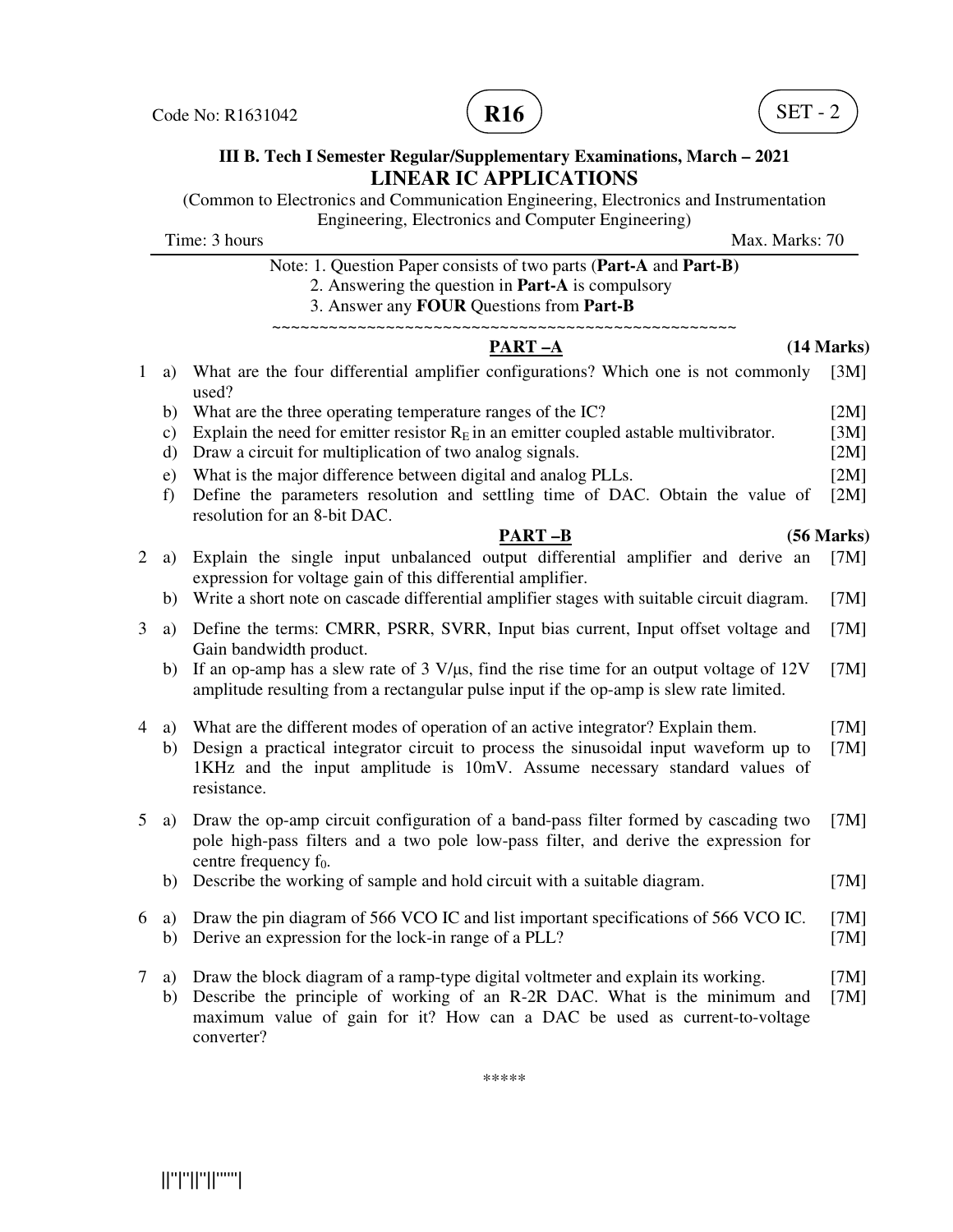(Common to Electronics and Communication Engineering, Electronics and Instrumentation

Engineering, Electronics and Computer Engineering)

Time: 3 hours Max. Marks: 70 Note: 1. Question Paper consists of two parts (**Part-A** and **Part-B)** 2. Answering the question in **Part-A** is compulsory 3. Answer any **FOUR** Questions from **Part-B** ~~~~~~~~~~~~~~~~~~~~~~~~~~~~~~~~~~~~~~~~~~~~~~~~~

|              |              | PART-A                                                                                                                                                                                                              | (14 Marks) |
|--------------|--------------|---------------------------------------------------------------------------------------------------------------------------------------------------------------------------------------------------------------------|------------|
| $\mathbf{1}$ | a)           | Why is a cascaded configuration used in an op-amp?                                                                                                                                                                  | [2M]       |
|              | b)           | What are the advantages of using a schematic symbol for an op-amp?                                                                                                                                                  | [3M]       |
|              | c)           | Describe the operation of zero-crossing detector.                                                                                                                                                                   | [3M]       |
|              | $\mathbf{d}$ | What is an all-pass filter? Where and why it is needed?                                                                                                                                                             | [2M]       |
|              | e)           | What is a capture range and lock range of PLL?                                                                                                                                                                      | [2M]       |
|              | f            | Define important performance specifications of Digital to Analog converters listing<br>their typical values.                                                                                                        | [2M]       |
|              |              | $PART-B$                                                                                                                                                                                                            | (56 Marks) |
| 2            | a)           | Mention the types of open loop configurations of an Op-Amp. Explain each<br>configuration in detail.                                                                                                                | [7M]       |
|              | b)           | Draw the ac and dc equivalent circuits of single input balanced output differential<br>amplifier and also derive an expression for voltage gain of this differential amplifier.                                     | [7M]       |
| 3            | a)           | Derive CMRR of emitter coupled differential amplifier. What do you mean by<br>difference mode gain?                                                                                                                 | [7M]       |
|              | b)           | For an OP-AMP, PSRR is 70dB, CMRR is $105$ , and differential mode gain is $105$ .<br>The output voltage changes by 20V in 4 µs. Calculate:<br>i) Numerical value of PSRR,<br>ii) Common mode gain, iii) Slew rate. | [7M]       |
| 4            | a)           | Explain the operation of a practical differentiator. Use relevant expressions,<br>diagrams.                                                                                                                         | [7M]       |
|              | b)           | In the below circuit, it can be shown that $V_0 = \alpha_1 V_1 + \alpha_2 V_2 + \alpha_3 V_3$ . Find the values of $\alpha_1$ ,<br>$\alpha_2$ , $\alpha_3$ . Find the value of V <sub>0</sub> if                    | [7M]       |

i)  $R_4$  is Short circuited ii)  $R_4$  is removed iii)  $R_1$  is short circuited.



- 5 a) Describe the principle of operation of an inverting first order low-pass filter using op-amp and draw its frequency response curve. [7M]
	- b) Design a second order Butter-worth low pass filter having a cut-off frequency of 1KHz. The damping factor is equal to 1.414. [7M]

**1 of 2** 

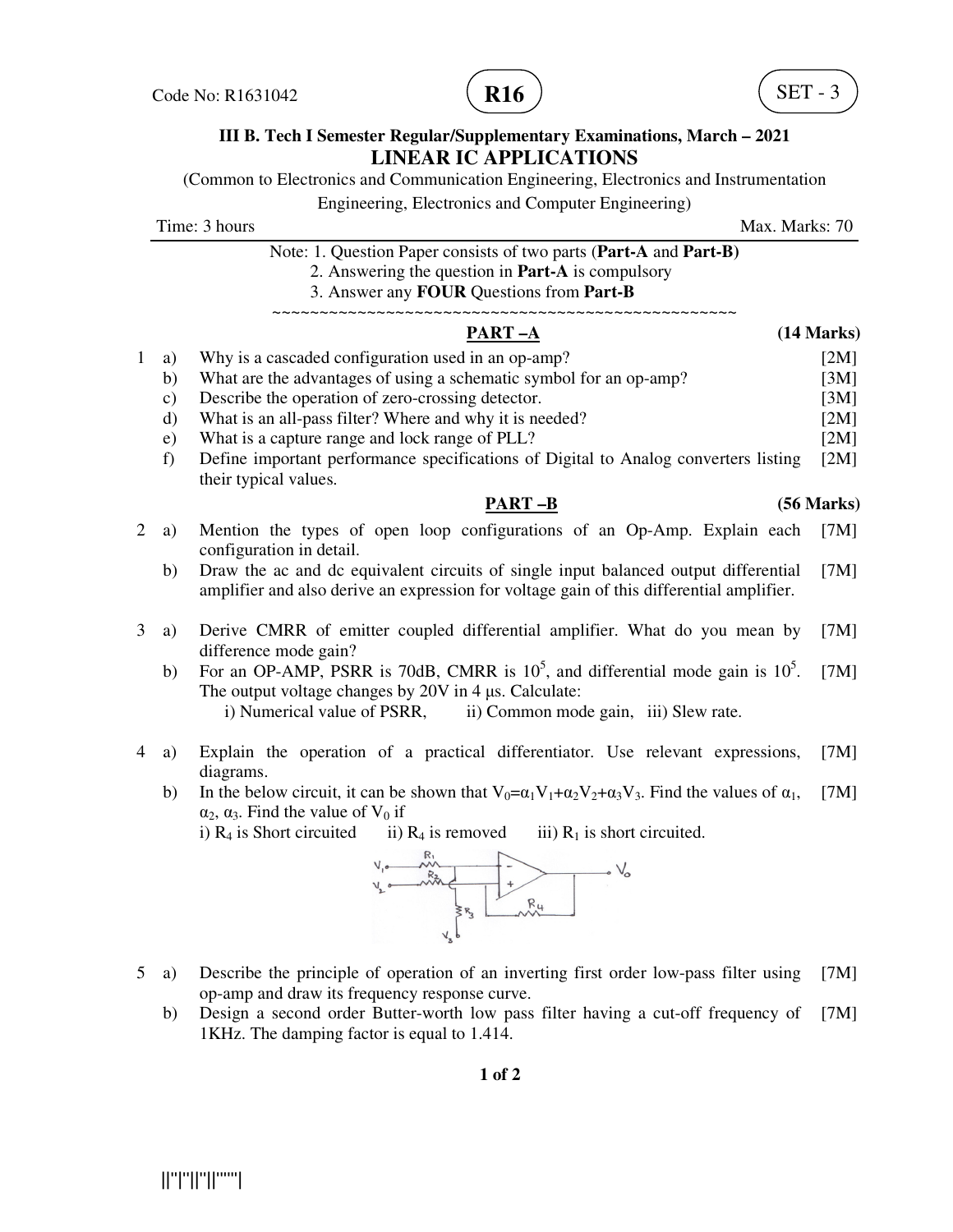Code No: R1631042 6 a) Draw the dc voltage versus phase difference characteristics of balanced modulator phase detector of a PLL indicating all important regions. **R16**  $\left( \text{SET - 3} \right)$ 

 b) With a neat functional diagram, explain the operation of VCO and also derive an expression for free running frequency,  $f_0$ . [7M]

[7M]

- 7 a) Using a neat sketch, explain the working of a parallel comparator ADC. [7M]
	- b) Draw the circuit of a Weighted Resistor DAC and obtain expression for n-bits. [7M]

\*\*\*\*\*

**2 of 2**